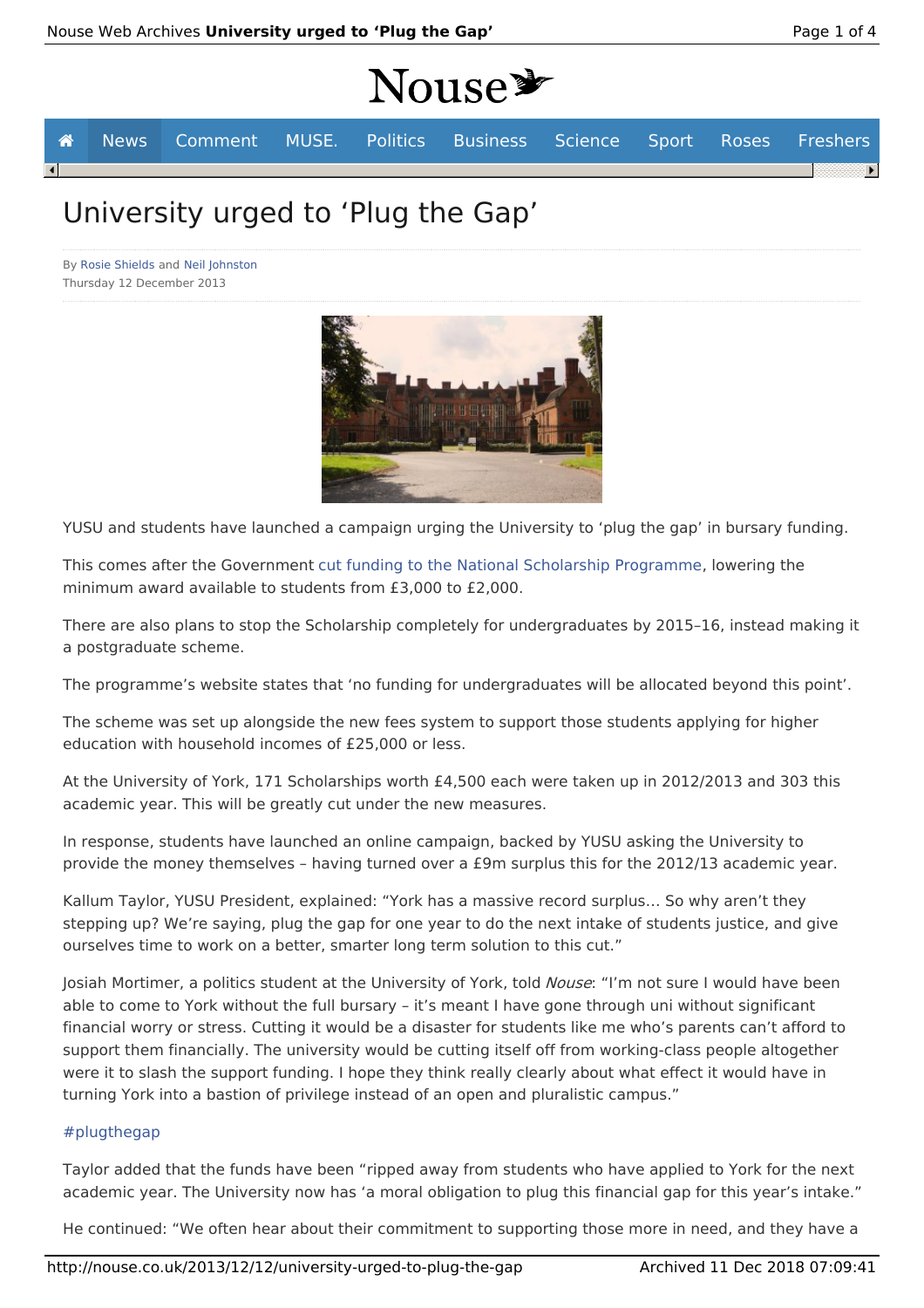George Offer, Welfare and Community Officer, said: "York need to step up and make the commitment, as many other uni's have, to students already applying to study here next year". He went on to say that it "means that many students who would otherwise not be able to afford to study at York can."

The campaign has received widespread support on Twitter and those involved are urged to email any member of the senior management group here.

This year the University turned over a surplus of of £8.7m, slightly ahead of the institution's targets.

The University also claim that their £150m debt is "easily manageable" allowing them to invest in buildings and facilities and the deficit is forecast to tumble over the next four years.

Despite calls to 'plug the gap' in funding for bursaries, last week Nouse revealed that the University faced criticism for choosing to spend money on more six figure salaries instead.

The news came as lecturers went on strike over pay and conditions and were described by Taylor as 'Uncomfortably top heavy.'

The University plans to make an official statement about its actions on Monday. Taylor has written this open letter to the senior management team.



# 4 comments

### Anonymous

13 Dec '13 at 10:53 am

Without the National Scholarship Award I would have likely had to forgo my dreams of university as my parents are unable to support themselves at the moment, let alone my school fees as well. I find the bursary extremely useful for funding travel to hospital appointments I have to attend due to a continuing health problem and the fact that I can be self-sufficient relieves me of a tremendous amount of stress considering my other family members' financial troubles.

I work hard at university and my degree is essential to my chosen career path. I hope to work in the health sector but without my qualifications I would not have the knowledge or correct paperwork that would enable me to do so.

There are many people in similar situations to myself that the government are screwing over. I'm tired of fat-cats only worrying about their own pockets rather than the good of society as a whole. Stop throwing hissy fits because you didn't get a raise this year and think about how you might actually be able to use your time, and your money, for the greater good.

#### **A** Report

# Tru student

#### 13 Dec '13 at 5:15 pm

If I hadn't got the bursary, I wouldn't have been able to look after my ill divoced polyamorous immobile parents who have an addiction to mars bars. Nor would I have been able to fly my OCD sister out to the congo for witch-doctor surgery, nor would I have been able to pay for essential medical for my sun tan.

Get over it. Don't come here if they aren't offering you the bursary. It's called the market.

#### **A** Report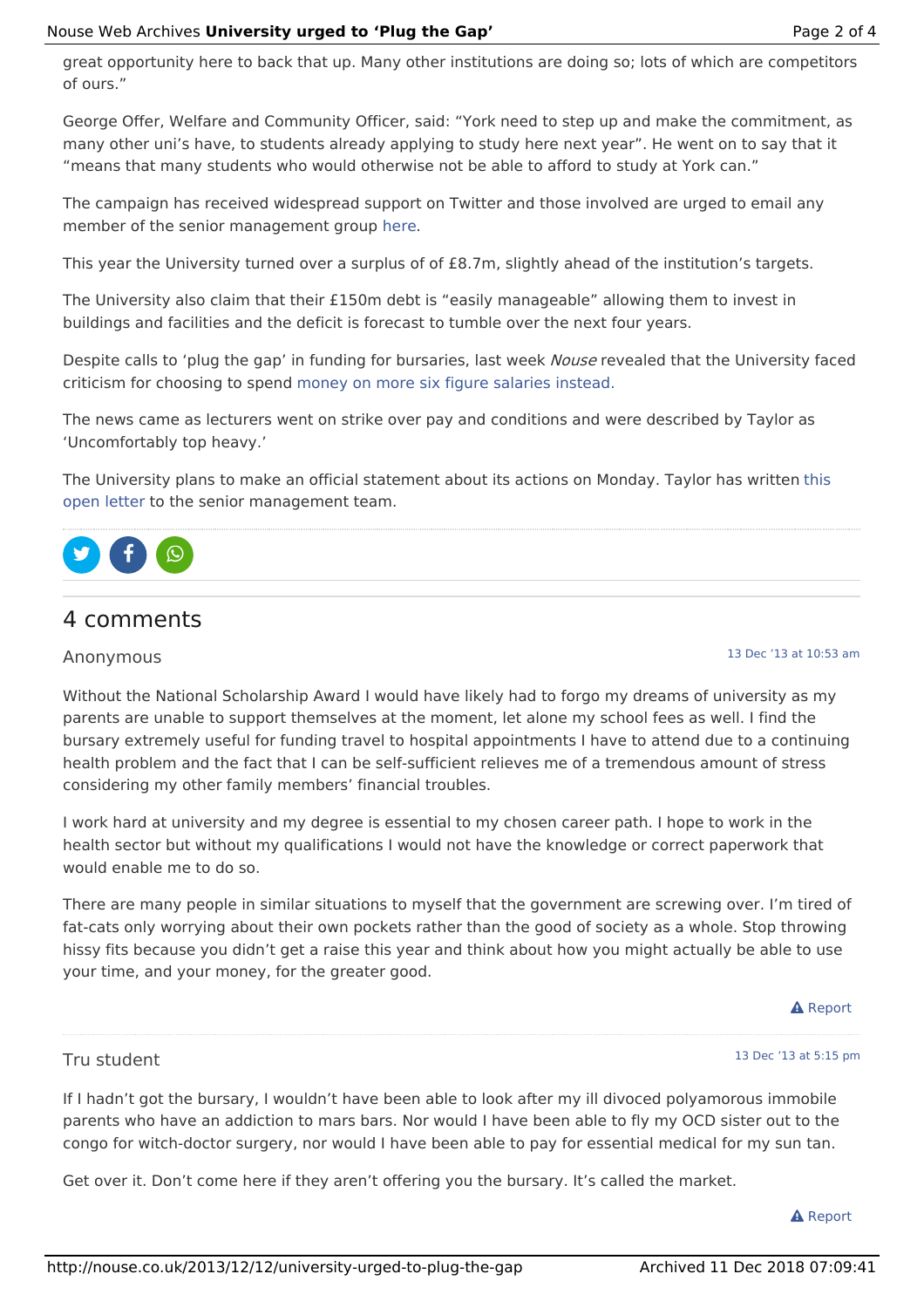Get a job

This is what student loans exist for… can't afford to go out drinking 6 nights a week on your student loan? Get a part time job in a shop/pub/bar while you are at uni. If you have a lifestyle you can't fund with your student loan then consider if you should be getting a part time job to fund that lifestyle!

http://nouse.co.uk/2013/12/12/university-urged-to-plug-the-gap Archived 11 Dec 2018 07:09:41

@Get a job

Yes, because obviously it is not used for medical care as one of the tweets above shows. Often it is not that simple and there is no reason that in a society with social mobility as low as it is that the university should not do its bit to help plug the gap and help students from poor backgrounds get into the university of their choice, rather than being relegated to a lesser one

**A** Report

|                                                                         | Most Read Discussed |  |  |
|-------------------------------------------------------------------------|---------------------|--|--|
| 1. What is the difference between tax evasion and tax avoidance?        |                     |  |  |
| 2. Penalty for submitting work up to an hour late halved                |                     |  |  |
| 3. Study reveals spending habits of students                            |                     |  |  |
| 4. Academic censorship at Reading University                            |                     |  |  |
| 5. Massive power cut hits homes and train station                       |                     |  |  |
| 6. YUSU to hold referendum on policy of supporting second EU referendum |                     |  |  |

### Write for Nouse News

Get in touch with the editors

Join the Facebook group

| More in News                                                         |  |  |
|----------------------------------------------------------------------|--|--|
| Penalty for submitting work up to an hour late halved                |  |  |
| Massive power cut hits homes and train station                       |  |  |
| YUSU to hold referendum on policy of supporting second EU referendum |  |  |
| A Viking Theatre for York                                            |  |  |
| Annual Student Housing survey to close soon                          |  |  |
| <b>Volunteering Week</b>                                             |  |  |

About Nouse Who's Nouse

## 13 Dec '13 at 9:22 pm

#### **A** Report

14 Dec '13 at 4:07 pm